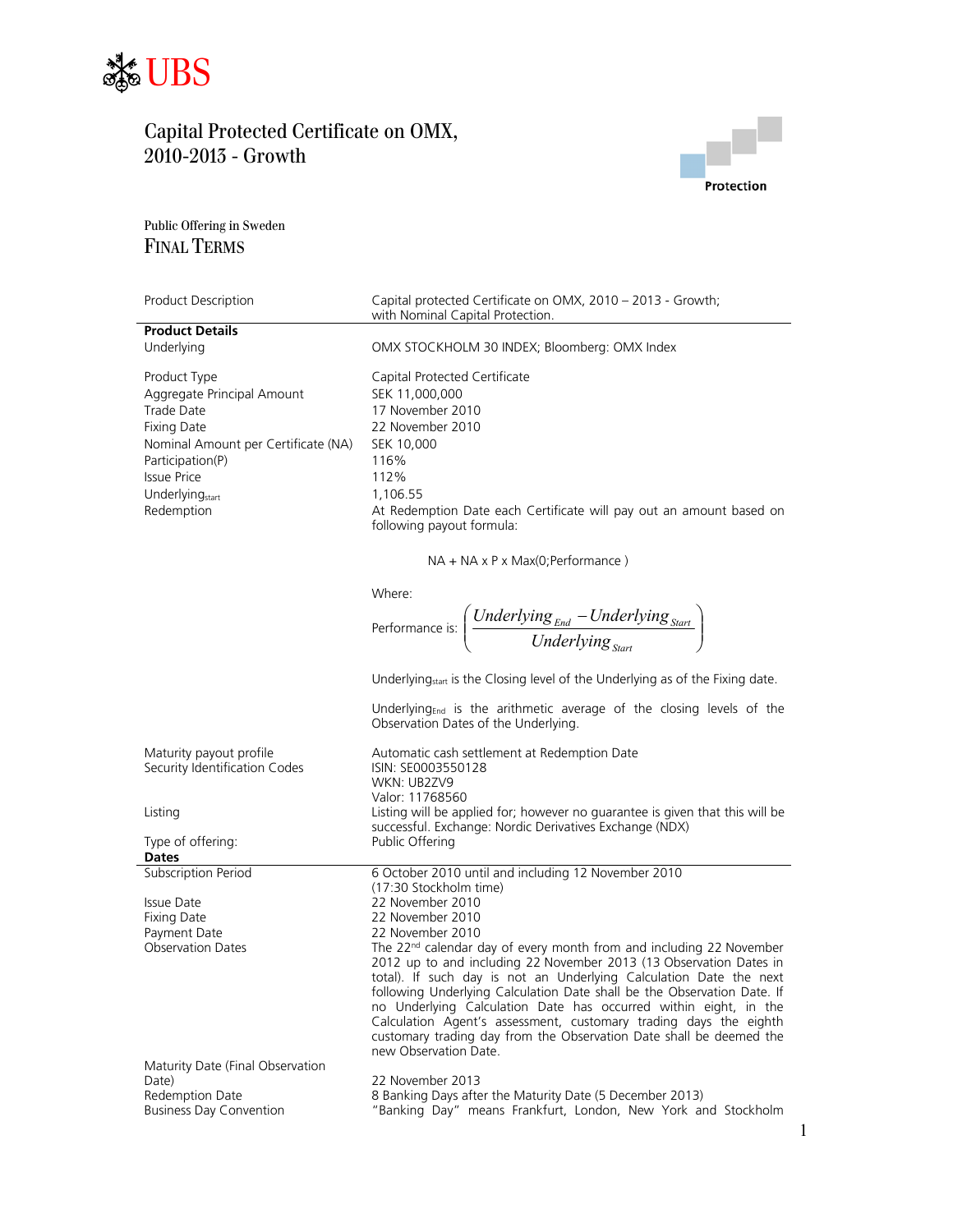



Public Offering in Sweden FINAL TERMS

business days.

| <b>General Information</b> |                                                                                                                                        |
|----------------------------|----------------------------------------------------------------------------------------------------------------------------------------|
| <b>Issuer</b>              | UBS AG, Jersey Branch                                                                                                                  |
| Rating                     | $Aa3/A+/A+$                                                                                                                            |
| Lead Manager               | UBS Limited, London                                                                                                                    |
| Trading                    | UBS will, under normal market conditions and on a best effort basis,<br>provide a secondary market with a bid/offer spread of 1%-point |
| Sales Restrictions         | U.S.A; U.S Persons / U.K.                                                                                                              |
| Clearing                   | Euroclear Sweden AB                                                                                                                    |
| Governing Law              | German                                                                                                                                 |
| Contact person UBS         | Mårten Grebäck 0046 8 453 73 95                                                                                                        |
|                            | Carl Fredrik Pollack 0046 8 453 73 18                                                                                                  |
|                            |                                                                                                                                        |

#### **Index Disclaimer**

Nasdaq®, OMX®, OMXS30™ and OMXS30 Index™, are registered trademarks and trade names of The NASDAQ OMX Group, Inc. (which with its affiliates is referred to as the "Corporations") and are licensed for use by UBS AG. The Product(s) have not been passed on by the Corporations as to their legality or suitability. The Product(s) are not issued, endorsed, sold, or promoted by the Corporations. **THE CORPORATIONS MAKE NO WARRANTIES AND BEAR NO LIABILITY WITH RESPECT TO THE PRODUCT(S).**

**This Product does not represent a participation in any of the collective investment schemes pursuant to Art. 7 ss of the Swiss Federal Act on Collective Investment Schemes (CISA) and thus does not require an authorisation of the Swiss Financial Market Supervisory Authority (FINMA). Therefore, investors in this Product are not eligible for the specific investor protection under the CISA.** 

#### **Selling Restrictions**

**Any Product purchased by any person for resale may not be offered in any jurisdiction in circumstances that would result in the Issuer or the Offeror being obliged to register any further prospectus or corresponding document relating to the Certificates in that jurisdiction.** 

**Holders of this Product are advised to read the selling restrictions described more fully in the relevant prospectus or information memorandum of this Product. The restrictions listed below must not be taken as definitive guidance as to whether this Product can be sold in a jurisdiction. Holders of this Product should seek specific advice before on-selling it.** 

**The contents of this document have not been reviewed by any regulatory authority in Hong Kong. Investors are advised to exercise caution in relation to any offer. If an investor is in any doubt about any of the contents of this document, the investor should obtain independent professional advice.** 

### **This is a structured product which involves derivatives. Do not invest in it unless you fully understand and are willing to assume the risks associated with it.**

**Europe** - For EEA jurisdictions (EU member states plus Norway, Iceland and Liechtenstein) that have implemented the EU Prospectus Directive, the Final Terms and Base Prospectus for these Securities qualify as a prospectus published in accordance with the requirements of the EU Prospectus Directive. However, unless and until a prospectus has been published in accordance with the requirements of the EU Directive and passported into the relevant jurisdiction, these Securities may not be offered or sold other than 1) in minimum denominations of, or total consideration per investor of at least, EUR 50,000 (or equivalent in other currencies) or 2) only to Qualified Investors; and/or (aggregated for all distributors) to less than 100 offerees that are not Qualified Investors per EEA jurisdiction. A "Qualified Investor" is a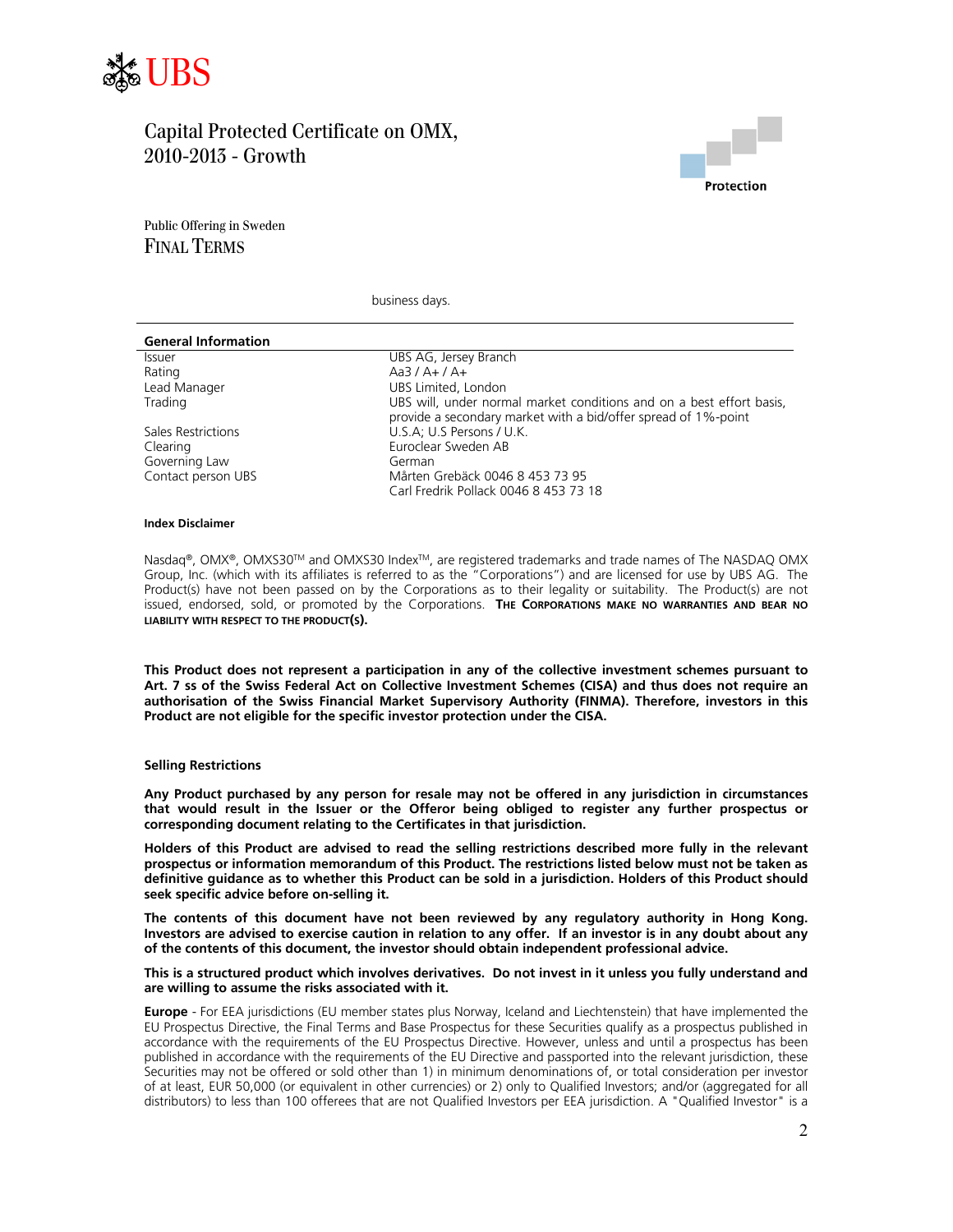



Public Offering in Sweden FINAL TERMS

legal entity that (i) is authorised or regulated to operate in the financial markets or has the sole purpose to invest in securities; or (ii) meets two of the following three criteria (as shown in its last annual or consolidated accounts): (a) an average number of at least 250 employees during the last financial year; (b) a total balance sheet of more than EUR 43,000,000; and (c) an annual net turnover of more than EUR 50,000,000.

For EEA jurisdictions that have not implemented the EU Prospectus Directive, sales must be in compliance with the law of that jurisdiction.

**Hong Kong -** This Product has not been offered and sold, and each purchaser represents and agrees that it will not offer and sell the Product in Hong Kong, by means of any document, other than to persons whose ordinary business is to buy and sell shares or debentures, whether as principal or agent, or in circumstances which do not constitute an offer to the public within the meaning of the Companies Ordinance (Cap. 32) of Hong Kong or to "professional investors" within the meaning of the Securities and Futures Ordinance (Cap. 571) of Hong Kong and any rules made under that Ordinance, or in other circumstances which do not result in the document being a "prospectus" within the meaning of the Companies Ordinance. In relation to the issue of this Product, each purchaser represents and agrees that it has not issued and will not issue any advertisement, invitation or document relating to the Product, whether in Hong Kong or elsewhere, which is directed at, or the contents of which are likely to be accessed or read by, the public in Hong Kong (except if permitted to do so under the securities laws of Hong Kong) other than with respect to the Product which is or is intended to be disposed of only to persons outside Hong Kong or only to "professional investors" within the meaning of the Securities and Futures Ordinance and any rules made thereunder.

**Singapore** - This document has not been registered as a prospectus with the Monetary Authority of Singapore. Accordingly, this document and any other document or material in connection with the offer or sale, or invitation for subscription or purchase, of this Product may not be circulated or distributed, nor may this Product be offered or sold, or be made the subject of an invitation for subscription or purchase, whether directly or indirectly, to persons in Singapore other than (i) to an institutional investor under Section 274 of the Securities and Futures Act (Cap. 289) of Singapore ("SFA"), (ii) to a relevant person, or any person pursuant to Section 275(1A) of the SFA, and in accordance with the conditions, specified in Section 275 of the SFA or (iii) otherwise pursuant to, and in accordance with the conditions of, any other applicable provision of the SFA.

Where this Product is subscribed or purchased under Section 275 of the SFA by a relevant person which is:

(a) a corporation (which is not an accredited investor) the sole business of which is to hold investments and the entire share capital of which is owned by one or more individuals, each of whom is an accredited investor; or

(b) a trust (where the trustee is not an accredited investor) whose sole purpose is to hold investments and each beneficiary is an accredited investor,

the shares, debentures and units of shares and debentures of that corporation or the beneficiaries' rights and interest in that trust shall not be transferable for six months after that corporation or that trust has acquired the securities under Section 275 of the SFA except:

(1) to an institutional investor (for corporations, under Section 274 of the SFA) or to a relevant person, or to any person pursuant to an offer that is made on terms that such shares, debentures and units of shares and debentures of that corporation or such rights and interest in that trust are acquired at a consideration of not less than USD 200,000 (or its equivalent in a foreign currency) for each transaction, whether such amount is to be paid for in cash or by exchange of securities or other assets, and further for corporations, in accordance with the conditions specified in Section 275 of the SFA;

(2) where no consideration is or will be given for the transfer; or

(3) where the transfer is by operation of law.

**UK** - This Product should not be sold with a consideration of less than 50,000.00 EUR or equivalent.

**USA** - This Product may not be sold or offered within the United States or to U.S. persons

**This information is communicated by UBS AG and/or its affiliates ("UBS"). UBS may from time to time, as principal or agent, have positions in, or may buy or sell, or make a market in any securities, currencies, financial instruments or other assets underlying the transaction to which the termsheet relates. UBS may provide investment banking and other services to and/or have officers who serve as directors of the companies referred to in this term sheet. UBS's trading and/or hedging activities related to this transaction may have an impact on the price of the underlying asset and may affect the likelihood that any relevant**